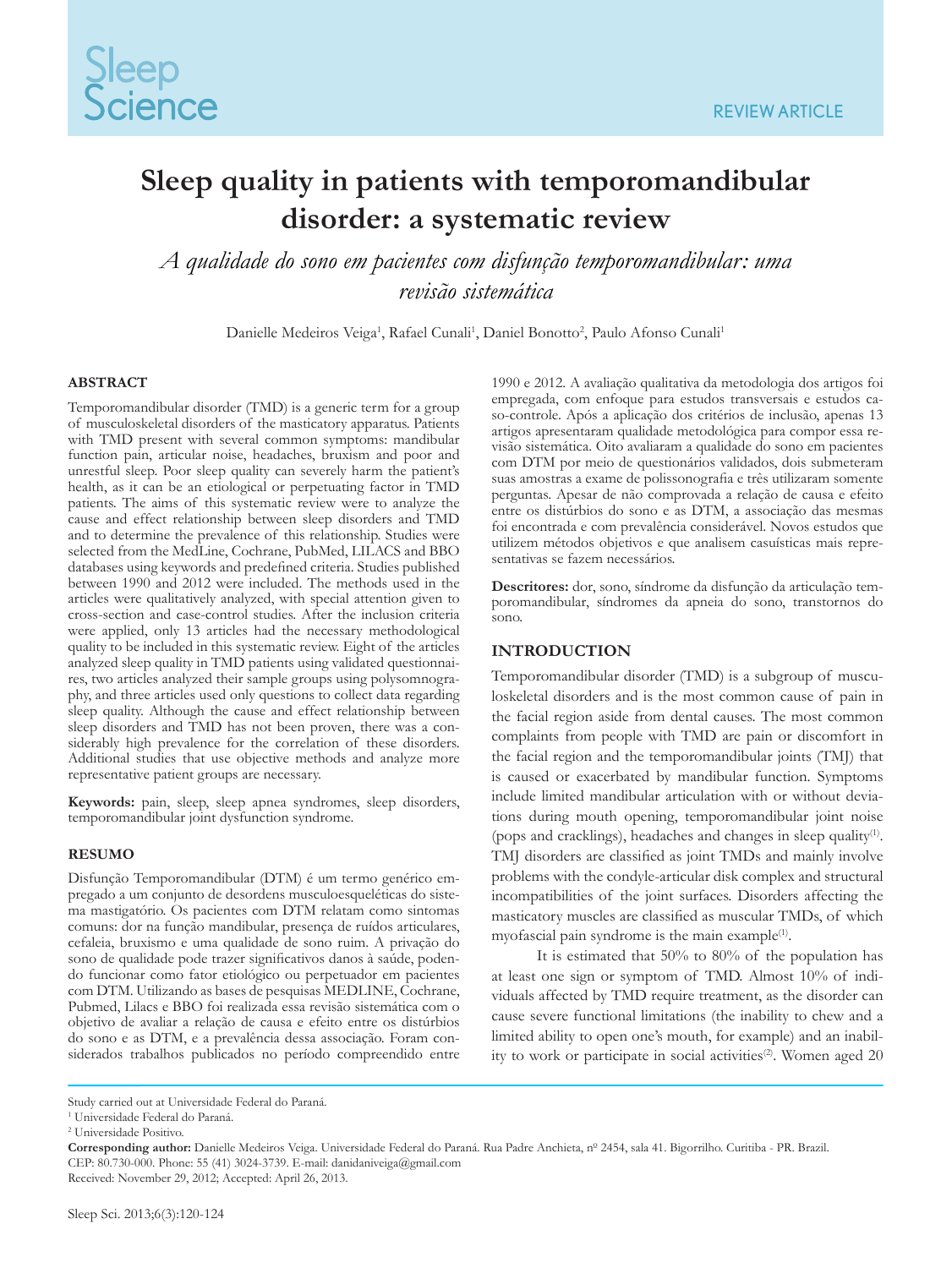to 50 years are five times more likely to present with  $\text{TMD}^{(2,3)}$ . Our current understanding is that TMDs are clinical conditions with multifactorial etiologies, as one or more factors can contribute to their onset or continuation. These factors include anatomic changes, macrotrauma, microtrauma, occlusal imbalances, parafunctional habits and systemic conditions, such as emotional stress. How these factors interact and cause a TMD in each individual is still unknown $(1,4)$ . In addition to mandibular function pain, TMD patients commonly report joint noise, headaches, bruxism and poor, unrestful sleep $(2,5)$ .

Sleep, the opposite of wakefulness, is essential for health because the body physically renews during sleep, thus protecting human beings from the natural wear that occurs when they are awake. Every human being needs to sleep for several hours within a 24 hour span. This need is met not only by the number of hours slept but also by the quality of the sleep. A large number of cerebral and organismal functions are influenced by sleep, as the conditions of the brain during the preceding period of wakefulness are reestablished during sleep<sup> $(6)$ </sup>. Disturbing the sleep-wake cycle results in significant harm to one's health and well-being and can even increase the risk of death in the most severe cases. Because of the consequences and incidence of disorders that affect the sleep-wake cycle, they are considered a public health problem. The most common causes of sleep problems are restricted sleep, which is usually caused by excessive work, family responsibilities, medication use or other personal factors and fragmentation, which can arise from certain medical conditions or environmental factors that harm both the quantity and quality of sleep. Changes in sleep patterns can lead to reduced cognitive function, increased reaction time, memory loss, increased irritability and metabolic, endocrine and cardiovascular changes<sup>(6)</sup>. According to data from the Epidemiologic Sleep Study (Episono), approximately 32% of the studied individuals had obstructive sleep apnea syndrome (OSAS)<sup>(7)</sup>.

Previous studies have shown a prevalence of TMD among individuals with OSAS<sup>(8)</sup>. Many studies have correlated poor sleep quality with chronic pain, episodes of severe pain, psychological stress and lower perceptions of self-care<sup>(9)</sup>. In addition, the prevalence of sleep disorders and TMD in the general population is high<sup>(2,10-12)</sup>, suggesting that superposition of these conditions may occur frequently. In this context, a better understanding of the relationship between sleep disorders and TMD is needed. The present study seeks to evaluate the available scientific evidence regarding sleep disorders in TMD patients.

# **METHODS**

A computer search of the MedLine, Cochrane, PubMed, LILACS and BBO databases was performed between May 20 and June 1, 2012. The following search words were used in various combinations: "temporomandibular disorders", "TMD, orofacial pain", "sleep disorders", "apnea" and "sleep quality". The initial list of articles was provided to two reviewers, who analyzed the titles and abstracts to create the final sample of studies based on the following inclusion criteria: studies that evaluated sleep quality in adult TMD patients, studies that were

Longitudinal studies evaluating TMD or sleep disorder treatments were excluded. Both sleep disorders and TMD have many different treatments that have been described and developed in the literature. Therefore, longitudinal studies that discuss treatments could not be adequately grouped in this systematic review without introducing methodological biases that would impair comparisons between studies.

### **RESULTS**

After the inclusion criteria were applied, 13 studies were selected. There was concordance between the reviewers for study selection. The selected studies were grouped according to the method that they used to evaluate sleep quality in TMD patients. Eight used validated questionnaires, two had patients undergo polysomnography, and three used nonstandardized questions to evaluate sleep quality in TMD patients (Figure 1). Table 1 shows 13 studies included in the final sample with their groups, evaluation methods and results.



Figure 1. Methods used to evaluate sleep quality in the selected studies.

#### **DISCUSSION**

The relationship between sleep disorders and TMD patients must be investigated in a dental context based on evidence, and a critical reading of the methods used in the studies should guide discussions about the results obtained.

Sleep disorders can be diagnosed by clinical evaluation using objective and subjective measurements. Of the objective measurements, polysomnography is very important because it allows for an evaluation of the sleep architecture. It is considered the gold-standard for diagnosing most sleep disorders. Polysomnography uses various means to obtain diverse physiological measurements, such as recording the patient's electroencephalogram, electrooculogram, electromyogram, nasal airflow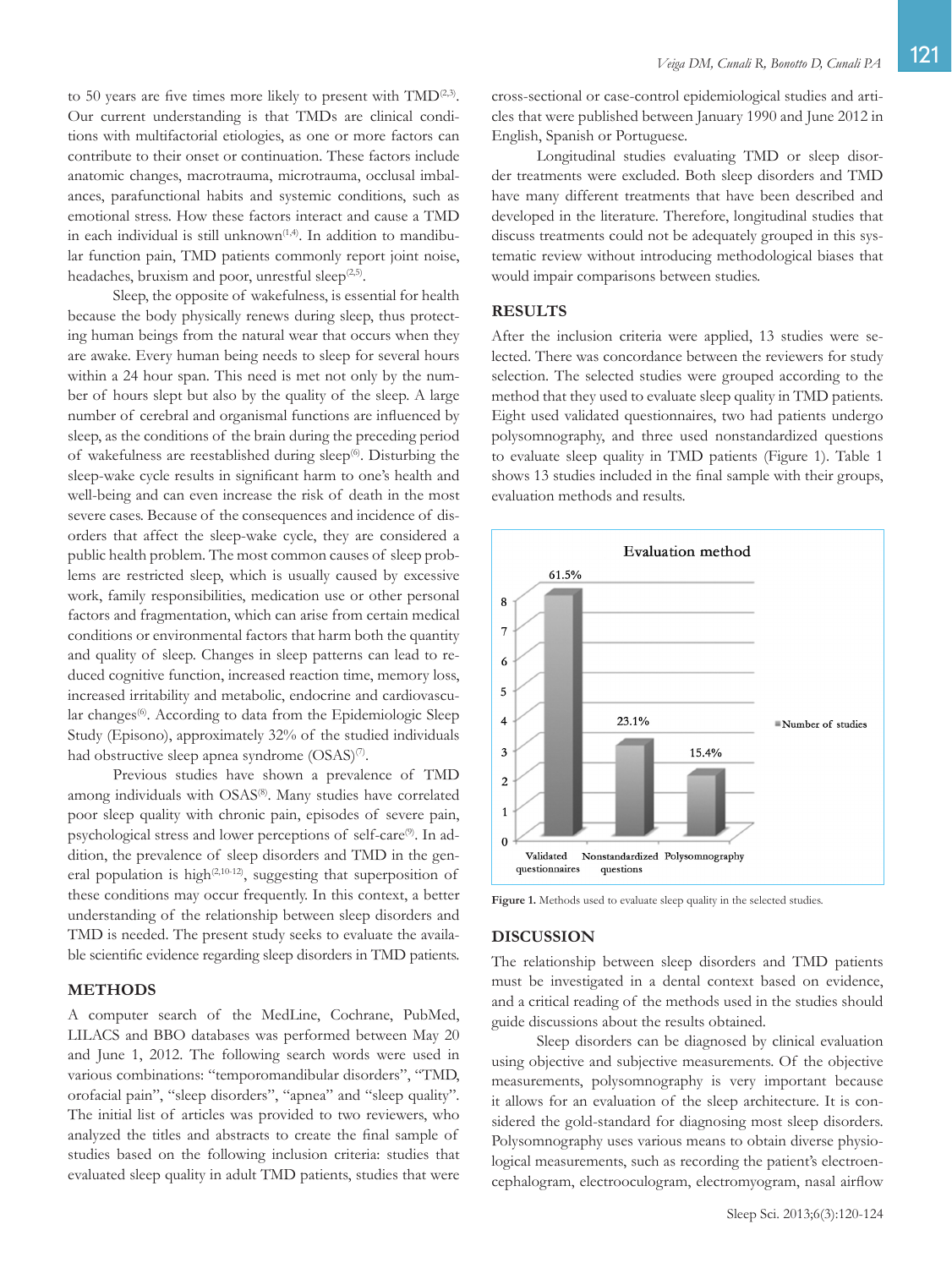# 122 *Sleep and temporomandibular disorder*

| Author                                   | Sample                                                                                                         | <b>Evaluation Methods</b>                                                               | Results                                                                                                                                                                                                                                                               |
|------------------------------------------|----------------------------------------------------------------------------------------------------------------|-----------------------------------------------------------------------------------------|-----------------------------------------------------------------------------------------------------------------------------------------------------------------------------------------------------------------------------------------------------------------------|
| Hagberg et al., 1994 <sup>(13)</sup>     | 80 TMD patients 174 members of the<br>general population                                                       | Non standardized questions                                                              | Men with TMD had higher scores than men in<br>the general population.                                                                                                                                                                                                 |
| Carlson et al., 1998 <sup>(14)</sup>     | 35 patients with jaw muscle pain 35 control<br>patients Total = $70$                                           | Pittsburgh Sleep Quality Index                                                          | Patients experiencing pain in their masticatory<br>muscles had more fatigue and sleep disorders<br>than the control group did.                                                                                                                                        |
| Yatani et al., 2002 <sup>(15)</sup>      | 137 TMD patients                                                                                               | Pittsburgh Sleep Quality Index                                                          | Supports the comorbidity of reported sleep<br>disorders, perceived pain severity stress in TMD<br>patients.                                                                                                                                                           |
| Lindroth et al., $2002^{(16)}$           | 435 patients with muscular pain 139 patients<br>with joint pain Total $= 574$                                  | Pittsburgh Sleep Quality Index                                                          | The group with muscular pain had worse sleep<br>quality than the group with joint pain did.                                                                                                                                                                           |
| Vasquez-Delgado et al.,<br>$2004^{(17)}$ | 67 patients with daily chronic headaches,<br>67 with myofascial pain (MP), 67 with joint<br>pain Total = $201$ | Pittsburgh Sleep Quality Index                                                          | Sleep quality was significantly worse in patients<br>with MP than in patients in the other groups.                                                                                                                                                                    |
| Selaimen et al., 2006 <sup>(5)</sup>     | 72 TMD patients 30 controls                                                                                    | Sleep Analysis Questionnaire (SAQ)<br><b>Beck Depression Questionnaire</b>              | Patients with TMD had high depression and<br>sleep interruption index scores. Spontaneous pain<br>and pain with palpation were more frequently<br>present in the TMD patients.                                                                                        |
| Smith et al., 2009 <sup>(18)</sup>       | 53 TMD (primary myofascial) patients                                                                           | Polysomnography (PSG), Pittsburgh<br>Sleep Quality Index, Epworth sleepi-<br>ness scale | 43% of TMD patients were diagnosed with two<br>or more sleep disorders. Insomnia (36%) and<br>sleep apnea (28.4%) were the most frequent.<br>75% met the self-reporting criteria for sleep<br>bruxism, but only 17% met the PSG criteria for<br>active sleep bruxism. |
| Edwards et al., $2009^{(19)}$            | 53 chronic TMD patients                                                                                        | Polysomnography and laboratory tests.                                                   |                                                                                                                                                                                                                                                                       |
| Poveda et al., 2009 <sup>(20)</sup>      | 850 TMD patients                                                                                               | Non standardized questions                                                              | Sleep disorders are among the statistically signifi-<br>cant variables for diagnosing TMD.                                                                                                                                                                            |
| Martins et al., $2010^{(21)}$            | 180 TMD patients                                                                                               | Pittsburgh Sleep Quality Index                                                          | There is a significant correlation between sleep<br>quality and stress in individuals with TMD.                                                                                                                                                                       |
| Quartana et al., 2010 <sup>(22)</sup>    | 53 TMD patients                                                                                                | Insomnia Severity Index                                                                 | Changes in the severity of insomnia symptoms<br>were correlated with increased pain in TMD<br>patients.                                                                                                                                                               |
| Davis et al., 2010 <sup>(23)</sup>       | 251 muscular TMD patients                                                                                      | Non standardized questions                                                              | Significant correlation between stress, agitation<br>and sleep problems and pain symptoms.                                                                                                                                                                            |
| Porto et al., $2011^{(24)}$              | 81 patients with orofacial neuropathic<br>pain 81 patients with chronic masticatory<br>muscle pain             | Pittsburgh Sleep Quality Index                                                          | Patients with neuropathic pain had more severe<br>pain and more interference with daily life, but<br>patients with muscular pain had more psycho-<br>logical problems. patients                                                                                       |

**Table 1.** Final sample of studies and their sample groups, evaluation methods and results

and pulse oximetry on a polygraph. However, this test requires a location with adequate equipment and specifically trained human resources, thus requiring large financial investments and restricting the test's availability<sup>(25)</sup>.

Only two of the selected studies (15.4%) used polysomnography to evaluate sleep disorders in patients. The study with the most evidence was performed by Smith et al.<sup>(18)</sup> in 2009. They analyzed patients using polysomnography and questionnaires. Forty-three percent of their patients were diagnosed with two or more sleep disorders, the most frequent of which were primary insomnia (PI; 36%) and apnea (28.4%). Some individuals experienced both problems concomitantly. Primary insomnia was associated with hyperalgesia, both in areas affected by TMD and in distinct regions (forearm), suggesting that primary insomnia could share a common underlying cause with central sensitivity and/or play a causative role in the development of hyperalgesia. Neither sleep bruxism nor sleep apnea were correlated with hyperalgesia in this study<sup>(18)</sup>.

Subjective evaluation tools can be used both in the clinic and in research protocols. Some of these, such as the Sleep Disorder Questionnaire, evaluate the general aspects of sleep using quantitative and qualitative questions about sleep. Another example is the Pittsburgh Sleep Quality Index (PSQI), which provides a score for the severity and nature of the sleep disorder<sup>(25)</sup>. Other subjective instruments are more directed towards specific changes; examples include those used to evaluate excessive daytime sleepiness (EDS), such as the Epworth Sleepiness Scale<sup>(26)</sup>. For these questionnaires to have diagnostic value, they must be validated and tested in the study population<sup>(25)</sup>. They then become important tools for rapid and reliable diagnosis.

Most of the authors of the studies we selected used subjective evaluation methods. Sixty-one percent of the selected studies used validated questionnaires, and 23% of the studies used nonstandardized questions to evaluate sleep quality in patients with various TMD diagnoses. The number of studies based on patient self-reports limits the accurate determination of the real impairment of their sleep.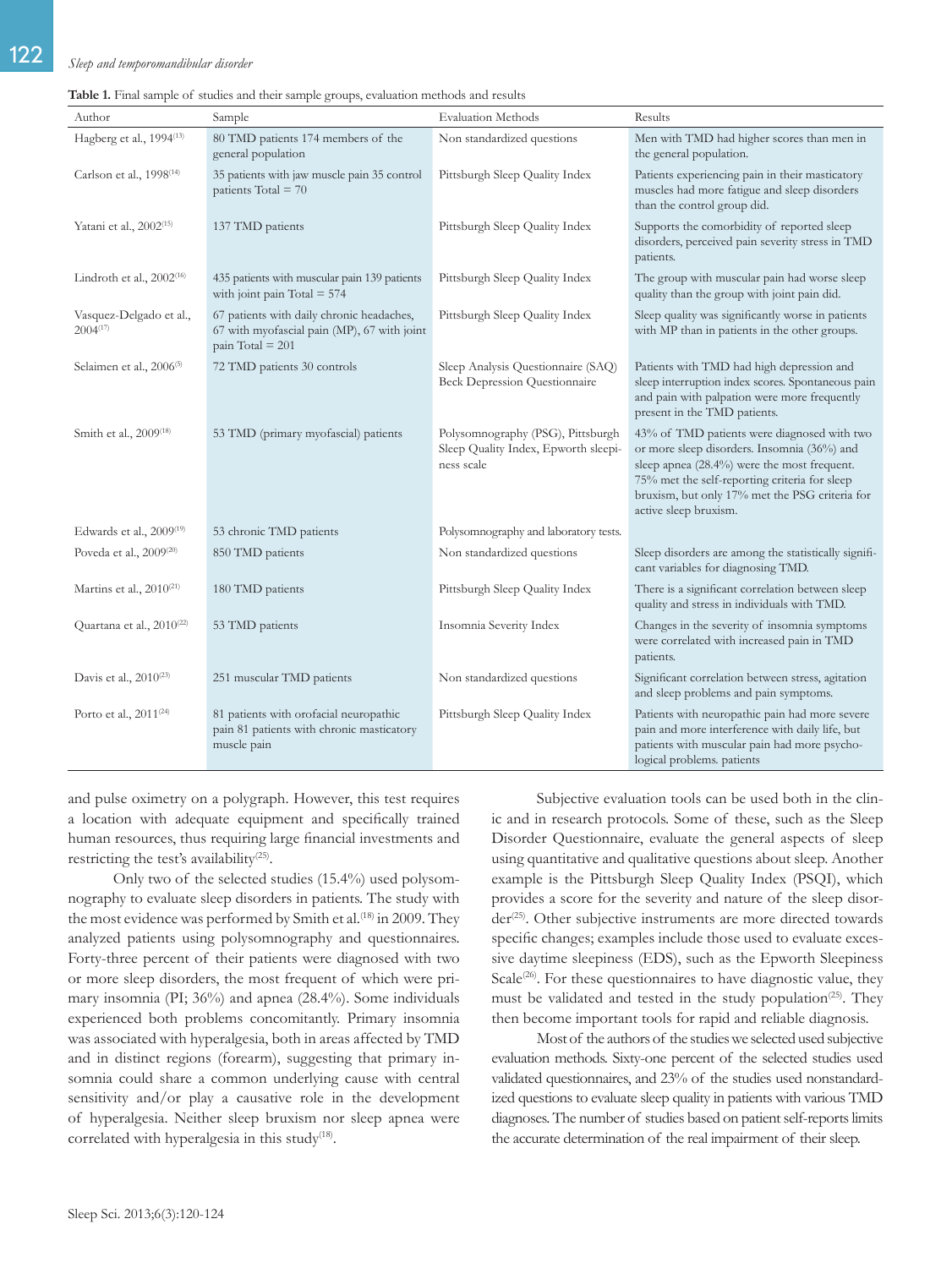The Pittsburg Sleep Quality Index (PSQI) was the most commonly used scale for subjective evaluations (60%). This questionnaire has been shown to be a safe and reliable method for determining sleep quality and disturbances, and it has good test-retest reliability ( $r = 0.85$ ) and internal consistency (alpha =  $0.83$ )<sup>(27)</sup>.

The results obtained in all of the studies reviewed here were similar: TMD patients had poor sleep quality independent of the evaluation method used<sup> $(5,14,15,18)$ </sup>. There is also a consensus between the authors that the cause and effect relationship between pain and poor sleep is not known. Both pain and poor sleep appear to be part of a complex and bidirectional interaction that is not well understood. The authors focus on the possibility that sleep problems may directly contribute to central sensitization and pain amplification<sup>(18,19)</sup>.

Quartana et al.<sup>(22)</sup> investigated the temporal and reciprocal relationship between insomnia and the severity of TMD pain over a month. They observed that insomnia was followed by increased pain and that treating the pain altered insomnia, but the inverse relationship was not found. The authors suggest that inflammatory molecules are released in response to sleep fragmentation and the sensitization of the nociceptors by problems in the control system. Future studies should evaluate the relationship between changes in insomnia symptoms, pain and inflammatory markers.

In a study on the role of central sensitization, Edwards et al.<sup>(19)</sup> suggested that more effective sleep and longer total sleep time were positively correlated with better diffuse noxious inhibitory control (DNIC).

Obstructive sleep apnea syndrome (OSAS) was analyzed in only one study<sup>(18)</sup>. Polysomnography tests showed that approximately one-third of the patients with TMD (28%) had OSAS. This result shows the need for systematic investigations of the occurrence of OSAS in TMD patients because of the cardiovascular effects of this sleep disorder<sup>(28,29)</sup>. However, the study did not include a matched control group to determine more clearly whether the apnea rate of 28% is in fact elevated in the TMD population. The estimated rate of sleep apnea in middle-aged adults is approximately 4% for men and 2% for women<sup>(29)</sup>. More recent studies found a 17% incidence rate for apnea in the general population, which appears to be linked to increased obesity rates<sup>(30)</sup>. Santos-Silva et al.<sup>(7)</sup> found an even higher prevalence of OSAS (approximately 32% of the studied individuals). It should also be noted that the study population in Smith et al.<sup>(18)</sup> consisted of mainly young women with relatively low body mass index (BMI) scores. Although it is unknown why sleep apnea rates would be higher in TMD populations, a recent epidemiological survey of the general population found a strong link between a diagnosis of sleep apnea and self-reported sleep bruxism<sup>(31)</sup>.

The psychoemotional variables correlated with sleep disorders have been the object of several studies and were analyzed in this review. Vazquez-Delgado et al.<sup>(17)</sup> and Lindroth et al.<sup>(16)</sup> compared sleep quality and other emotional variables between patients with muscular TMD and patients with joint TMD. Both studies found similar results: patients with muscular problems had very poor sleep quality, were more stressed and had greater diurnal dysfunction. The link between stress and sleep disorders in muscular TMD patients can cause or result from the hypothalamus-pituitary-adrenal (HPA) axis and the autonomic nervous system $^{(17)}$ .

Other studies have also investigated the connection between emotional changes (stress, anxiety, depression) and sleep quality. This review presented three case-control studies<sup>(5,13,14)</sup>. The authors of these studies found a higher incidence of emotional problems in patients with TMD. According to Selaimen et al.(5), poor sleep was a more important risk factor than depression for developing TMD. Analyzing only TMD patients, the authors found a higher prevalence of psychoemotional problems in people with poor sleep quality<sup>(15,18)</sup>.

The authors unanimously agree that the management of chronic patients should include paying attention to sleep disorder complaints and referring patients with high levels of impairment to a comprehensive examination by a sleep specialist that includes polysomnography.

# **FINAL REMARKS**

The available scientific evidence on sleep disorders and TMD was incomplete. Despite differing methodologies, the selected studies, despite different methodologies, found frequent associations between sleep disorders and TMD. Although the cause-effect relationship between pain and poor sleep is not well established, both appear to be part of a complex and bidirectional interaction that is still not well understood.

We suggest that future studies incorporate objective diagnostic methods, such as polysomnography, for sleep disorders and that validated indices, such as the RDC/TMD, be used for TMD diagnosis. This methodological rigor applied to larger sample sizes may lead to more consistent results.

Integrated management may improve sleep continuity and contribute to successful treatments for TMD and other pain disorders.

#### **REFERENCES**

- 1. Okeson JP, de Leeuw R. Differential diagnosis of temporomandibular disorders and other orofacial pain disorders. Dent Clin North Am. 2011;55(1):105-20. PMID: 21094721 DOI: http://dx.doi.org/10.1016/j. cden.2010.08.007
- 2. Cooper BC, Kleinberg I. Examination of a large patient population for the presence of symptoms and signs of temporomandibular disorders. Cranio. 2007;25(2):114-26.
- 3. de Oliveira AS, Dias EM, Contato RG, Berzin F. Prevalence study of signs and symptoms of temporomandibular disorder in Brazilian college students. Braz Oral Res. 2006;20(1):3-7.
- 4. Okeson JP. Orofacial pain Guidelines for assessment, diagnosis, and management. The American academy of orofacial pain. Chicago: Quintessence; 1996. p.287.
- 5. Selaimen CM, Jeronymo JC, Brilhante DP, Grossi ML. Sleep and depression as risk indicators for temporomandibular disorders in a cross-cultural perspective: a case-control study. Int J Prosthodont. 2006;19(2):154-61.
- 6. Martins PJF, Mello MT, Tufik S. Exercício e sono. Rev Bras Med Esporte. 2001;7(1):28-36.
- 7. Santos-Silva R, Castro LS, Taddei JA, Tufik S, Bittencourt LR. Sleep disorders and demand for medical services: evidence from a populationbased longitudinal study. PLoS One. 2012;7(2):e30085.